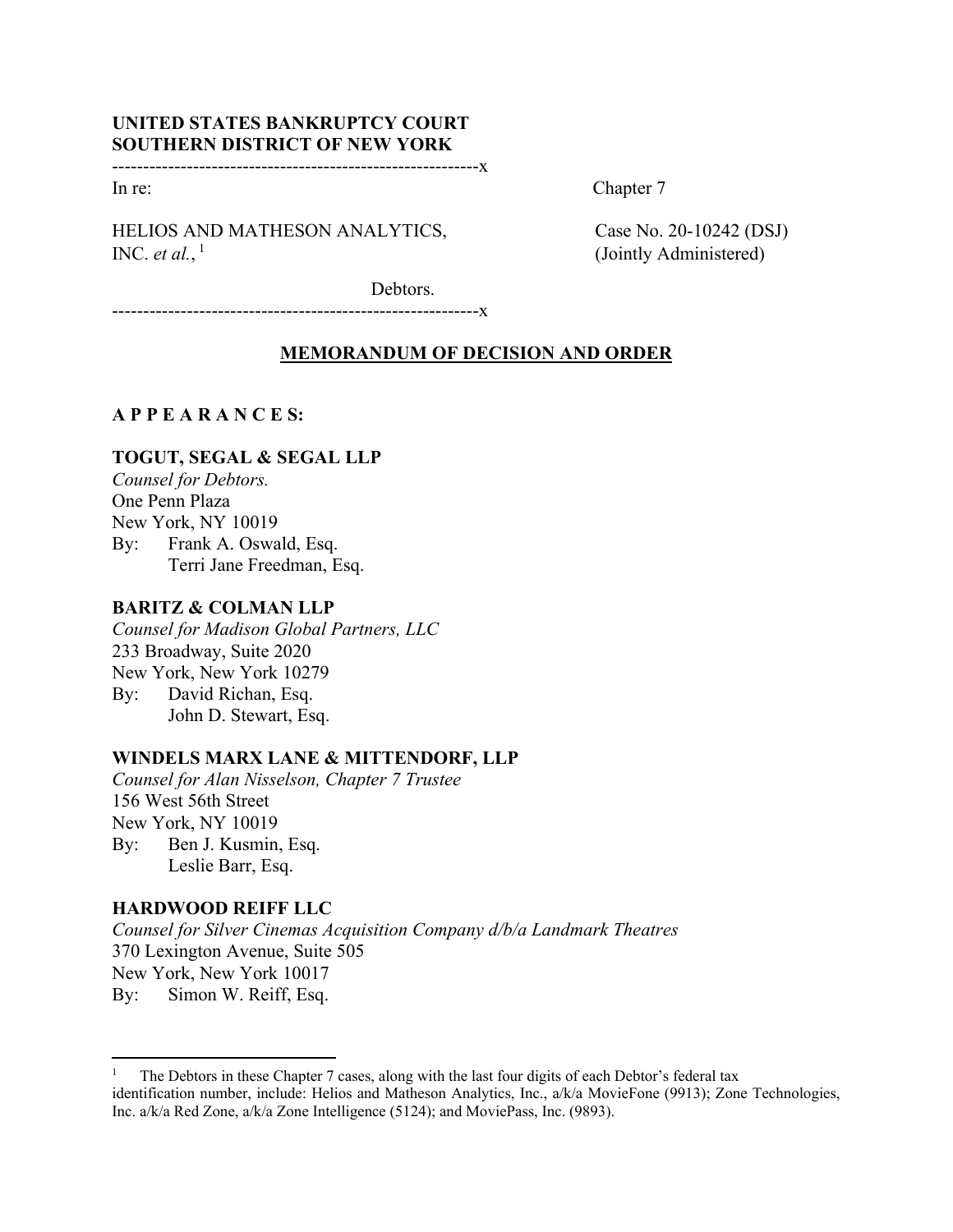### **DAVID S. JONES UNITED STATES BANKRUPTCY JUDGE**

 This dispute concerns the enforceability of a liquidated damages provision contained in a contract between a theatrical movie subscription service and a movie theater chain. In essence, the contract bound the theater chain to work with the subscription service over a renewable annual contractual period and sell discounted tickets to the subscription service and / or its customers, while the contract required the subscription service to achieve contractually specified levels of ticket sales, or else to pay liquidated damages in the amount of any shortfall below the contractually required levels. The movie subscription service is a debtor in the above-referenced bankruptcy case. The estate's Chapter 7 trustee objects that the portion of the theater chain's claim that is based on the contract's liquidated damages formula is unenforceable because it is unconscionable or grossly disproportionate to the theater chain's probable economic damages in the event of a breach; the trustee argues in the alternative that the liquidated damages claim constitutes a penalty that should be subordinated to general unsecured claims.

Alan Nisselson, as Chapter 7 trustee (the "**Trustee**") for the above-captioned Chapter 7 debtors (each a "**Debtor**" and collectively the "**Debtors**"), filed an objection to Claim No. 55 (the "**Claim**") of Cohen Brothers Realty Corporation, successor-in-interest to Silver Cinemas Acquisition Company, d/b/a Landmark Theatres ("**Landmark**"), seeking to disallow and expunge a substantial portion of the Claim pursuant to 11 U.S.C. ("**Code**") § 502(b) or, alternatively, to reclassify and subordinate that portion of the Claim to fourth priority pursuant to Code Section 726(a)(4); specifically, the Objection concerns \$15,585,212 of Landmark's \$16,902,889.35 general unsecured claim against Debtor MoviePass, Inc. ("**MoviePass**"). [ECF No. 160 (the "**Objection**") ¶ 1]. Landmark filed an opposition to the Objection, [ECF No. 192 (the "**Opposition**")], and the Trustee filed a reply in further support of its Objection, [ECF No. 199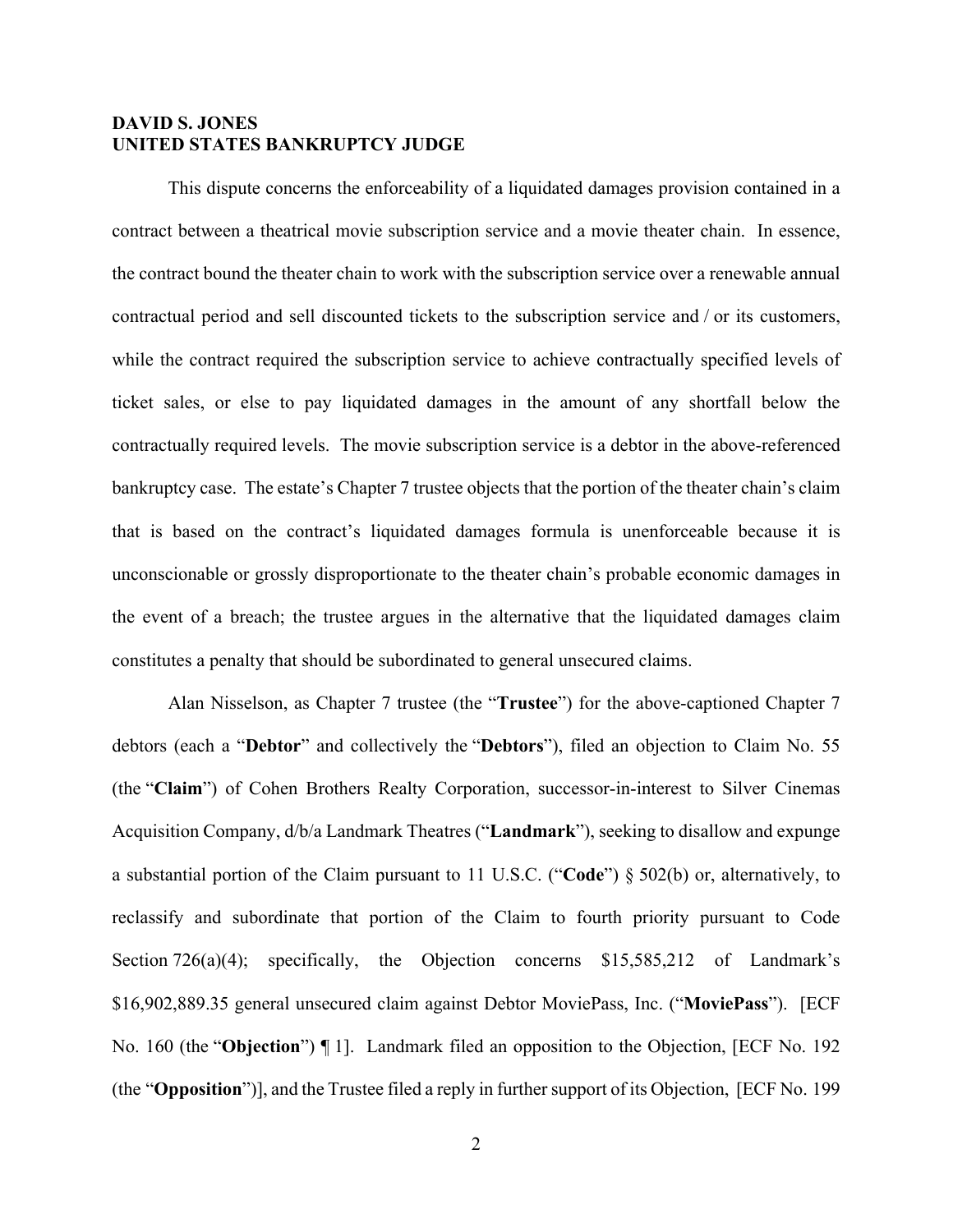(the "**Reply**")]. In addition, Madison Global Partners, LLC ("**Madison Global**") filed a memorandum in support of the Objection. [ECF No. 200 (the "**Memorandum**")]. The Court heard argument on August 12, 2021. [ECF No. 202 ("**Transcript**")].

For the following reasons, the Court overrules the Trustee's Objection.

### **BACKGROUND**

## **A. The Bankruptcy Case**

On January 28, 2020 (the "**Petition Date**"), Helios and Matheson Analytics, Inc. a/k/a MovieFone ("**Helios**") and certain of its affiliates, including MoviePass, filed voluntary petitions for Chapter 7 relief. [*See* ECF No. 1, Chapter 7 Voluntary Petition for Non-Individuals Filing for Bankruptcy; Case No. 20-10243, ECF No. 1, Chapter 7 Voluntary Petition for Non-Individuals Filing for Bankruptcy; Case No. 20-10244, ECF No. 1, Chapter 7 Voluntary Petition for Non-Individuals Filing for Bankruptcy]. The Debtors' bankruptcy cases are procedurally consolidated and jointly administered. [*See* ECF No. 16].

Before the Petition Date, the Debtors provided IT services and solutions grouped into three business segments: Subscription and Marketing; Promotional Services and Films; and Consulting and Technology. [Obj. ¶ 5]. Debtors' Promotional Services and Films business included MoviePass, a Delaware corporation 92% owned by Helios. [*Id.*].

#### **B. Landmark's Claim and the Trustee's Objection**

As part of its movie theater subscription service, MoviePass entered into a number of "exhibitor agreements" with movie theaters, under which MoviePass or its subscribers could purchase discounted tickets from such theaters via the MoviePass service and MoviePass was obligated to pay for such tickets. [*Id.* ¶ 6]. MoviePass and Landmark entered into such an agreement on March 21, 2018, [*id.* ¶ 7, Ex. A (the "**Agreement**")], relevant provisions of which are described below.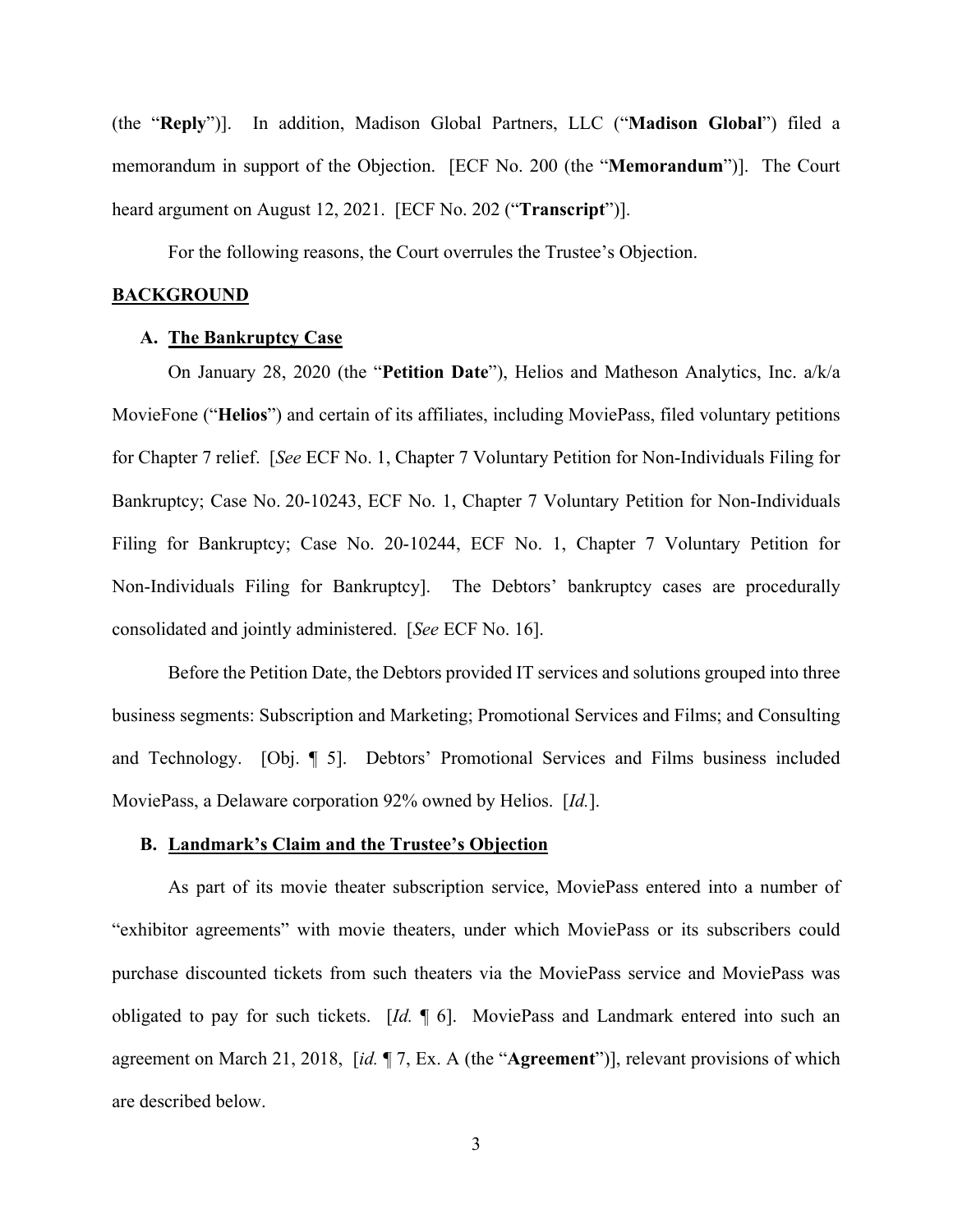Landmark timely filed its Claim based on an asserted breach of the Agreement. [Proof of Claim at 2]. The Claim has two parts: one, which the Trustee does not dispute, arises under Section 3.2 of the Agreement (the "**3.2 Claim**"), and seeks \$1,317,677.35 in payments due from MoviePass to Landmark for tickets that MoviePass and / or its customers purchased; and the second, which the Trustee does dispute, arises under Section 3.4 of the Agreement (the "**3.4 Claim**"), and seeks \$15,585,212 in liquidated damages that are assertedly owed due to MoviePass's failure to achieve contractually required sales levels for movies shown at Landmark theaters. [Obj. ¶¶ 12–13]. Specifically, by its terms, the Agreement commits MoviePass to automatic renewal of the Agreement in one-year terms, and to paying Landmark any shortfall if MoviePass's sales fell below the annualized average of the final four months of the prior term. [*See* Agreement §§ 3.4 and 7].

The Trustee argues that the 3.4 Claim should be disallowed pursuant to Code Section 502(b)(1) because it provides for liquidated damages grossly disproportionate to Landmark's foreseeable loss, and is thus a penalty or is otherwise unenforceable against MoviePass under applicable New York law.<sup>2</sup> [Obj. ¶ 16–22]. Alternatively, the Trustee argues that the 3.4 Claim should be afforded a lower priority than other general secured creditors as an allowed claim for a "fine" or "penalty" pursuant to Code Section 726(a)(4). [*Id.* ¶¶ 23–30].

#### **DISCUSSION**

#### **A. Applicable Law**

Correctly filed proofs of claim "'constitute[] prima facie evidence of the validity [and amount] of the claim. To overcome this prima facie evidence, the objecting party must come forth with evidence which, if believed, would refute at least one of the allegations essential to the

<sup>&</sup>lt;sup>2</sup> The Agreement is governed by New York law pursuant to Section 18.4 thereof.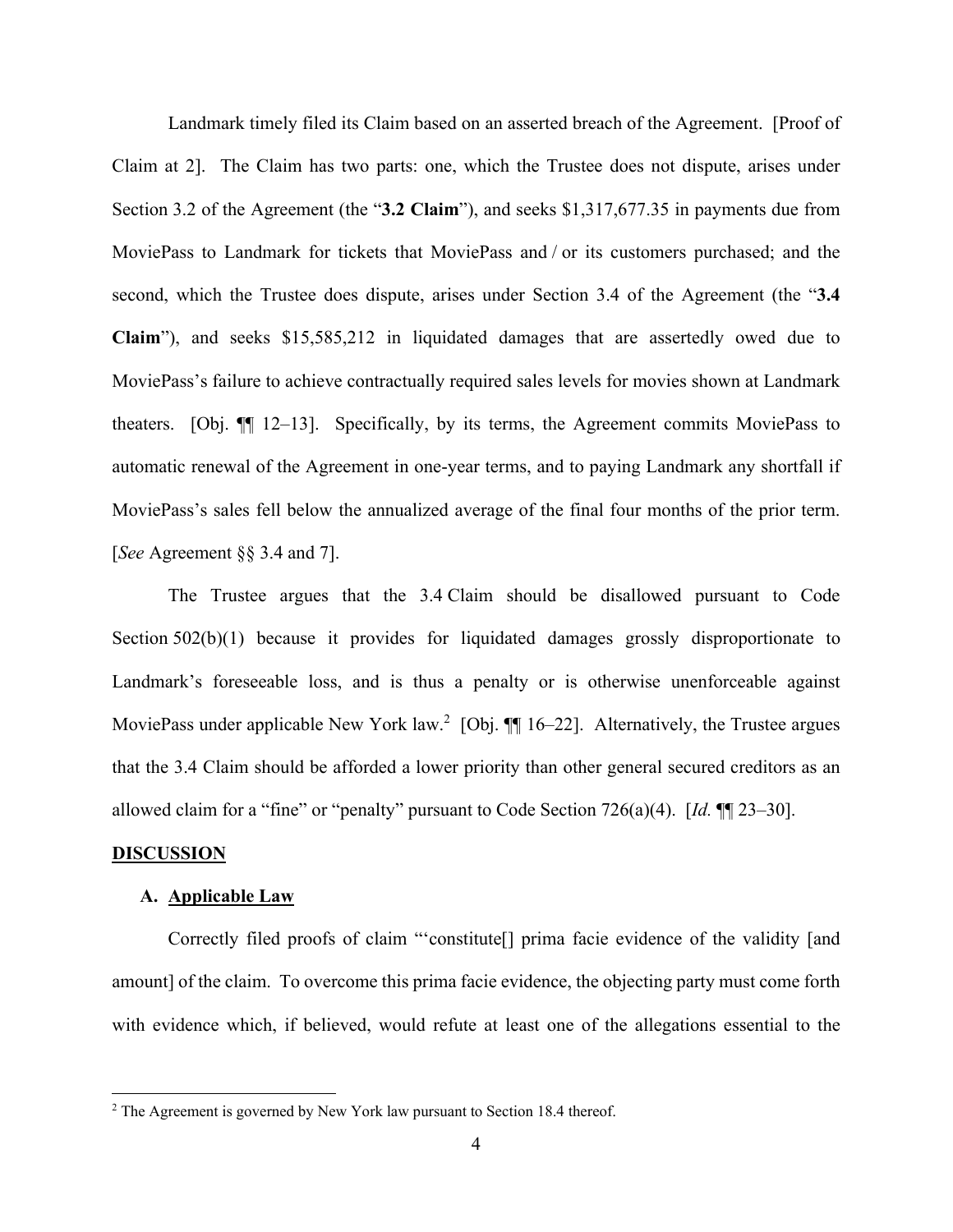claim.'" *See In re Vivaro Corp.*, 541 B.R. 144, 153–54 (Bankr. S.D.N.Y. 2005) (quoting *Sherman v. Novak (In re Reilly)*, 245 B.R. 768, 773 (B.A.P. 2d Cir. 2000), *aff'd*, 242 F.3d 367 (2d Cir. 2000) (internal citations omitted)). Accordingly, by presenting "'evidence equal in force to the prima facie case,'" an objector can countervail a claim's presumption of validity. *Id.* at 154 (quoting *Creamer v. Motors Liquidation Co. GUC Tr. (In re Motors Liquidation Co.)*, No. 12 Civ. 6074 (RJS), 2013 WL 5549643, at \*3 (S.D.N.Y. Sept. 26, 2013)). Such a showing by an objector shifts the burden back to the claimant to prove, by a preponderance of the evidence, that the Court should allow the claim. *See Creamer*, 2013 WL 5549643, at \*3.

The Code provides, in relevant part, that a claim shall be allowed "except to the extent that . . . such claim is unenforceable against the debtor and property of the debtor, under any agreement or applicable law." 11 U.S.C.  $\S 502(b)(1)$ . Thus, to the extent a claim is unenforceable as a penalty under applicable New York contract law, it will be disallowed under the Code.

In Chapter 7 cases like this one, the Code also provides that "payment of any allowed claim" for "any fine, penalty, or forfeiture" shall be afforded fourth priority status "to the extent that such fine, penalty, [or] forfeiture . . . are not compensation for actual pecuniary loss suffered by" the claim holder. 11 U.S.C.  $\S$  726(a)(4).

Liquidated damages are "an estimate, made by the parties at the time they enter into their agreement, of the extent of the injury that would . . . result [from] breach of the agreement." *Honeywell Int'l Inc. v. Northshore Power Sys., LLC*, 32 Misc. 3d 1223(A), 936 N.Y.S.2d 59, 2011 WL 3198877, at \*6 (N.Y. Sup. Ct., N.Y. Co. Jul. 25, 2011) (quoting *Truck Rent-A-Center, Inc. v. Puritan Farms 2nd, Inc.*, 41 N.Y.2d 420, 424 (N.Y. 1977)), *aff'd*, 96 A.D.3d 581, 946 N.Y.S.2d 474 (1st Dep't 2012). Generally, contracting "parties are free to agree to a liquidated damages clause" unless the clause is "unconscionable" or "contrary to public policy." *Trustees of Columbia*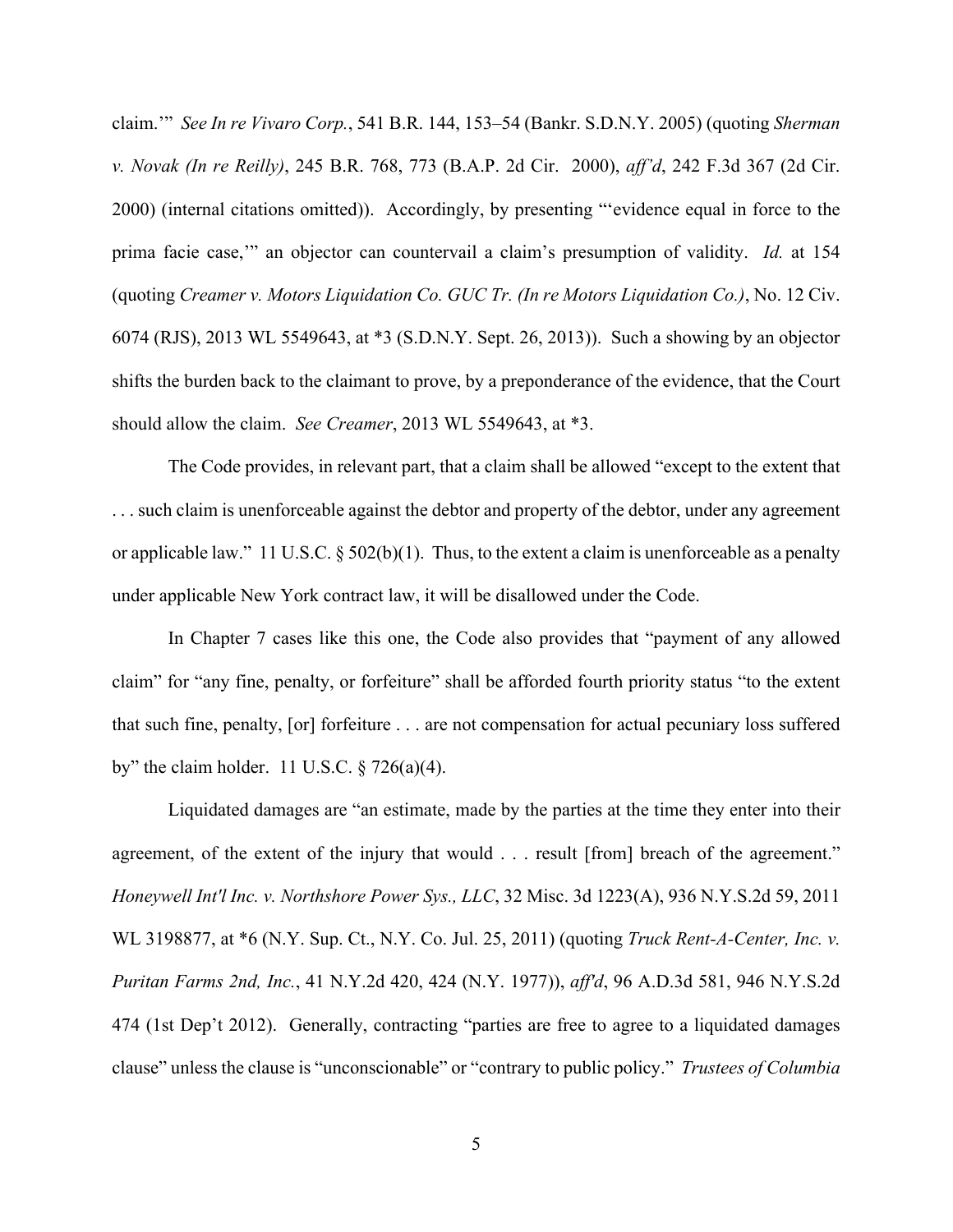*Univ. in City of New York v. D'Agostino Supermarkets, Inc.*, 36 N.Y.3d 69, 83, 162 N.E.3d 727 (2020) (internal citations and quotation marks omitted). Such a provision "fixing damages in the event of breach" is valid "if the amount liquidated bears a reasonable proportion to the probable loss and the amount of actual loss is incapable or difficult of precise estimation." *Honeywell*, 32 Misc. 3d 1223(A), 936 N.Y.S.2d 59, 2011 WL 3198877, at \*6 (quoting *Truck Rent-A-Center*, 41 N.Y.2d at 425).

If "the amount fixed is plainly or grossly disproportionate to the probable loss, the provision" is in the nature of a "penalty" and thus will not be enforced. *JMD Holding Corp. v. Congress Fin. Corp.*, 4 N.Y.3d 373, 380, 828 N.E.2d 604, 609 (2005) (quoting *Truck Rent-A-Center*, 41 N.Y.2d at 425). The burden of demonstrating that a liquidated damages provision is an unenforceable penalty lies "on the party seeking to avoid [it]." *JMD Holding Corp.*, 4 N.Y.3d at 380.

### **B. Section 3.4 of the Agreement is Valid and Therefore the 3.4 Claim is Allowed**

The Agreement calls for MoviePass to have exclusive rights to provide paid subscription movie ticket services to Landmark's theater customers, [*see* Agreement §§ 3.1, 8; Opp. ¶ 3], thus providing MoviePass a potentially valuable relationship with a major theater chain and an assured market over time for one of its core businesses. The same arrangement was designed to afford Landmark a reliable source of ticket revenue and movie attendance, albeit at a discount. [*See* Tr. at 27:8–13; ECF No. 193 ¶¶ 9, 13]. Each side benefitted from the Agreement, and there was mutual consideration—MoviePass received the right to sell tickets to movies at Landmark theaters via MoviePass's subscription service for an extended period, while Landmark received the expectation of predictable revenue and attendance and concession sales over time due to its relationship with MoviePass. [*See, e.g.*, Agreement at 1; Opp. ¶¶ 3, 11–12].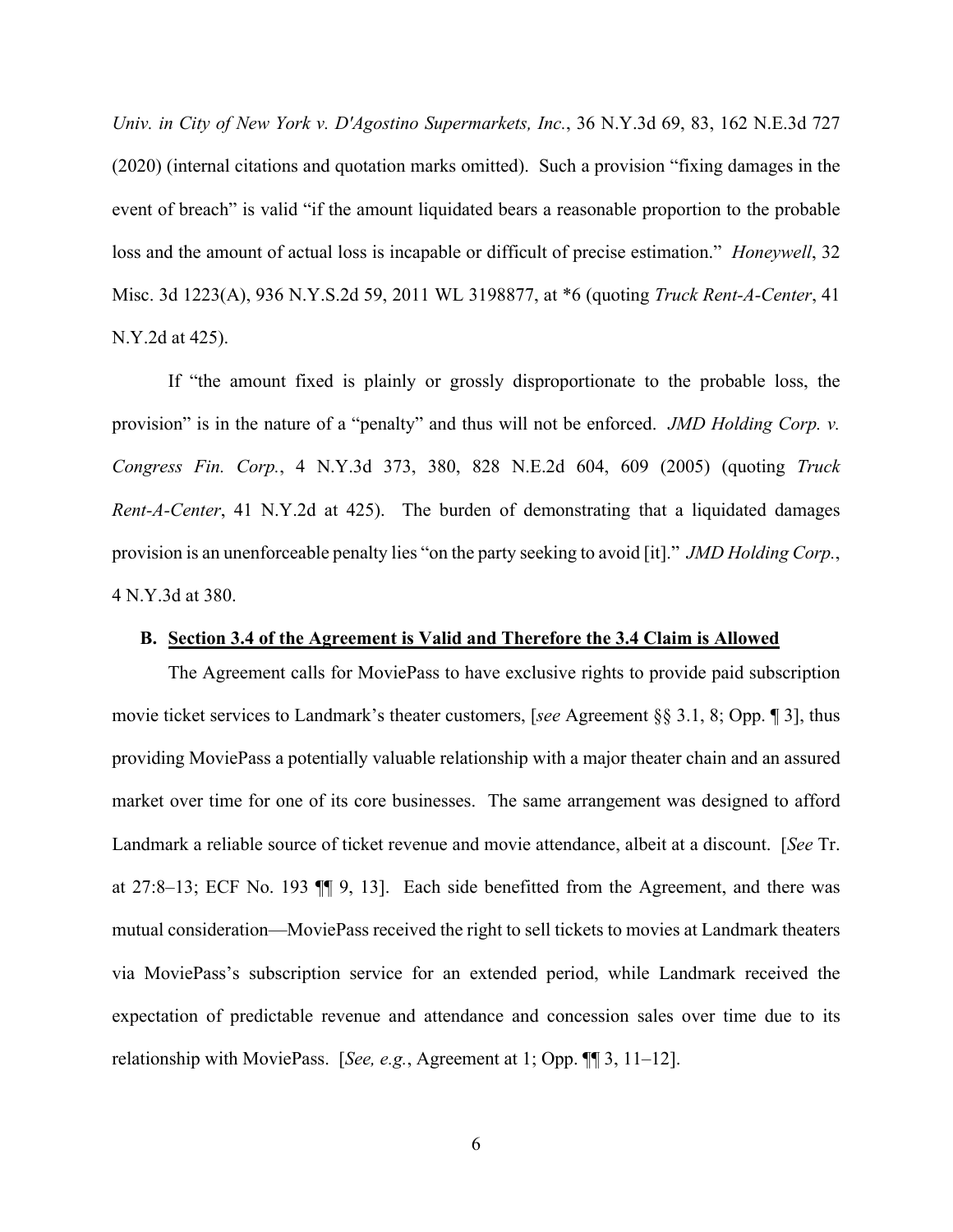As noted, as part of their agreement, the parties negotiated what each refers to as a liquidated damages provision: MoviePass committed to automatic renewal of the Agreement in one-year terms, and to paying Landmark any shortfall if MoviePass's sales fell below the annualized average of the final four months of the prior term. [*See* Agreement §§ 3.4 and 7]. Unfortunately, MoviePass was experiencing difficulty as of the Agreement's renewal, ceased operations late in the first year of the initial renewal period, and fell well short of the required minimum average sale amount for that period,<sup>3</sup> to the tune of roughly \$15 million. [*See* Obj. ¶ 8–10; Opp. ¶¶ 18–19].

The Trustee does not dispute the amount that is due if Section 3.4 of the Agreement is valid. [*See* Tr. at 12:3 ("I don't dispute the calculation of the minimum sales shortfall")]. Rather, the Trustee objects that Section 3.4 of the Agreement is an unconscionable and unenforceable liquidated damages provision that violates New York law, [*see, e.g.*, Obj. ¶¶ 16–22], and / or is a penalty that is required to be subordinated under Code Section 726(a)(4), [*see, e.g.*, *id.* ¶¶ 23–30]. The Trustee also objects that allowing the 3.4 Claim would prejudice all other creditors by diluting their recovery. [Reply ¶ 12].

The Trustee's Objection lacks merit for the reasons explained below.

As the Trustee acknowledges, [*id.* ¶ 1], the reasonableness of a liquidated damages provision is examined in light of the circumstances at the time of the contract's creation. *See United Merchants and Manufacturers, Inc. v. Equitable Life Assur. Soc.*, 674 F. 2d 134, 142 (2d Cir. 1982) (citations omitted). This assessment is to be conducted giving "due consideration to

<sup>&</sup>lt;sup>3</sup> The Agreement refers to that minimum sales amount as the "Renewal Term Minimum Sales," equal to "the annualized amount of the monthly average of actual sales for the final four months of the prior Term period (i.e., the last four months of the Initial Term, and subsequently, the last four months of any subsequent year-long Renewal Terms)." [Agreement § 3.4]. If the "Minimum Sales [were] not met, then" MoviePass was required to pay Landmark "the difference between the actual sales and the Renewal Term minimum sales[.]" [*Id.*].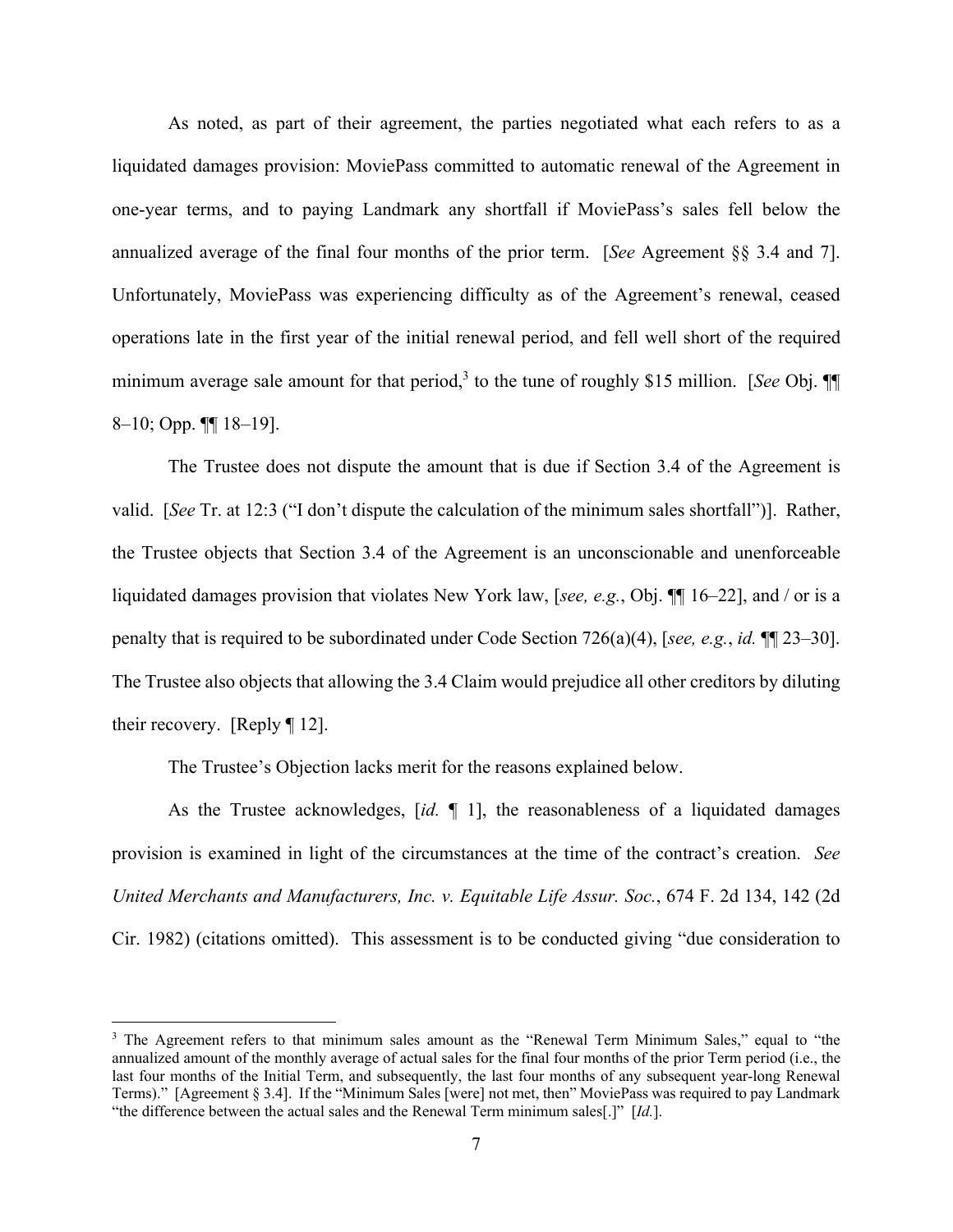the nature of the contract and the attendant circumstances." *See Wilmington Trust Co. v. Aerovias de Mexico, S.A. de C.V.*, 893 F. Supp. 215, 218) (S.D.N.Y. 1995). At the time the Agreement was negotiated and finalized, the liquidated damages provision was reasonable and consistent with both parties' interests in their commercial relationship, and with Landmark's potential damages in the event of a breach by MoviePass. Broadly speaking, under the Agreement, in exchange for Landmark's committing to an ongoing commercial relationship with MoviePass, Landmark obtained assurance that it would realize steady and predictable revenues over time, and MoviePass achieved a stable, ongoing business relationship with an established theater partner, so that MoviePass would reliably have something to market on potentially profitable terms.

The formula for the liquidated damages provision was reasonable at the time of contracting. The initial contract term and then the final four months of each successive renewal period would determine MoviePass's required sales levels for each successive one-year renewal period, and any shortfall was a reasonable proxy for the amount by which Landmark did not receive the benefit of its bargain. Because, as of the date the Agreement was reached, the parties contemplated that Landmark would receive at least the baseline level of ticket revenues from MoviePass sales over each successive one-year period during the life of the Agreement, the Agreement's formula for deeming as liquidated damages the amount of any shortfall in ticket sales reasonably approximated the extent of Landmark's revenue loss resulting from a failure by MoviePass to meet its contractual obligations. Further, while the Trustee objects that this damages remedy will overpay Landmark because Landmark will not be obliged to pay distributors movie royalties that the Trustee speculates would have been due had tickets actually been sold, the Trustee adduced no evidence to back this speculation, [*see* Tr. at 5:1–10:11], and one can just as easily speculate that the formula fails to compensate Landmark for consequential losses it might also suffer, such as lost concession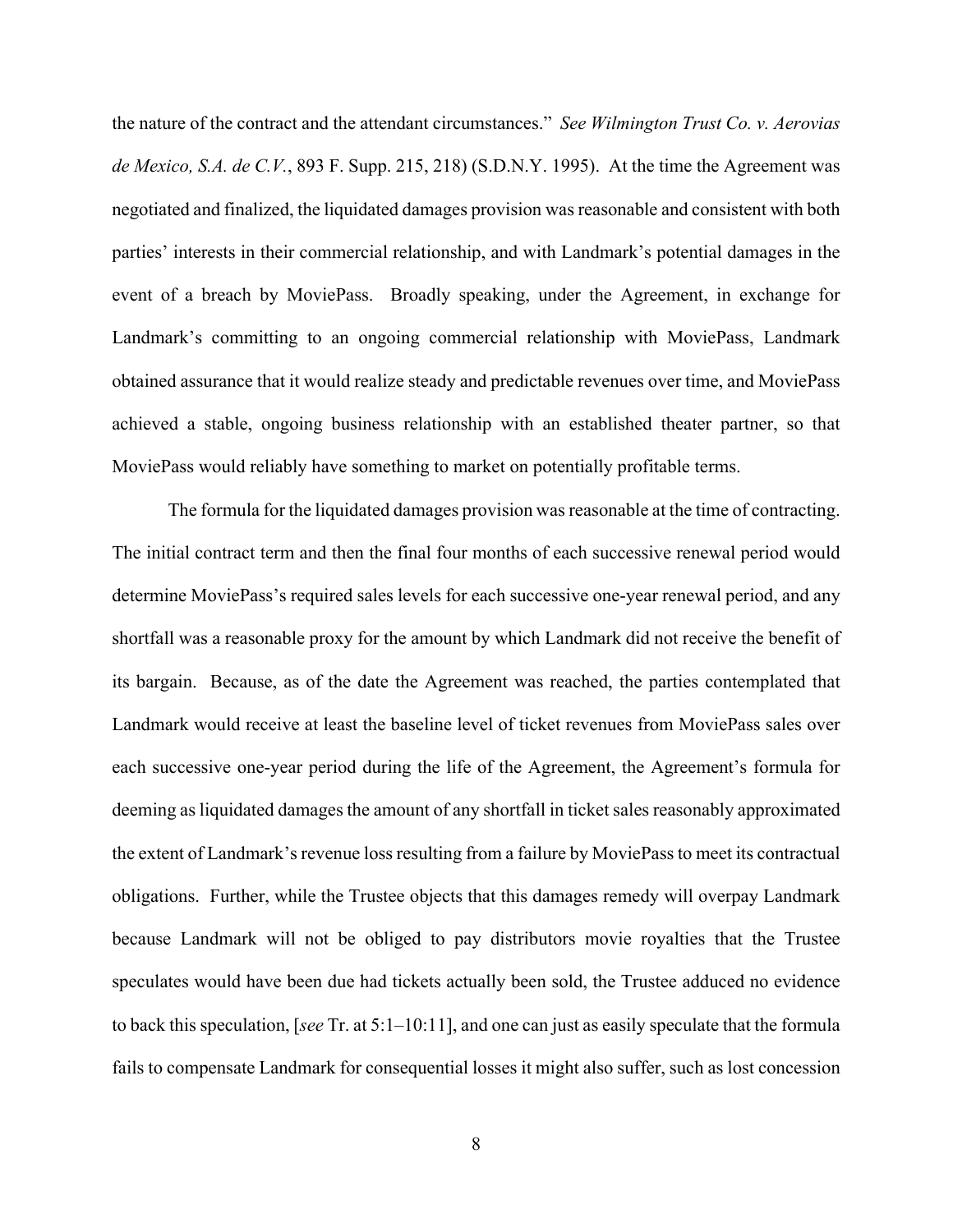sales resulting from a lack of attendance by MoviePass customers. Thus, the use of this liquidated damages formula reasonably approximated Landmark's likely damages resulting from a breach by MoviePass, particularly given the burden and difficulty of more precisely computing actual damages in the event of a breach. *See, e.g.*, *Honeywell*, 32 Misc. 3d 1223(A), 936 N.Y.S 2d 59, 2011 WL 3198877, at \*6 (liquidated damages provisions are enforceable where "the amount liquidated bears a reasonable proportion to the probable loss and the amount of actual loss is incapable or difficult of precise estimation" (quoting *Truck Rent-A-Center*, 41 N.Y.2d at 425)).

The parties debated the applicability and significance of *Fifty States Mgmt. Corp. v. Pioneer Auto Parks, Inc.*, 46 N.Y.2d 573, 389 N.E. 2d 113 (1979), a case in which the New York Court of Appeals enforced a rent acceleration provision in a 20-year commercial lease after the tenant breached its monthly rent payment obligation during the lease's first year. [*See, e.g.*, Tr. at 10:14–24, 25:23–26:17; Reply ¶¶ 8–9]. In that case, the tenant objected that the lease's rent acceleration requirement, which made nearly 20 years of rent payments immediately due, constituted an impermissible "penal forfeiture." 46 N.Y.2d at 576. The *Fifty States* court differentiated between breaches of "trivial or inconsequential" lease terms, as to which enforcing a rent acceleration clause may be "an unconscionable penalty," as opposed to a "covenant to pay rent at a specified time," which is "an essential part of the bargain as it represents the consideration to be received for permitting the tenant to remain in possession of the property of the landlord." *Id.* at 577–78. Further, this arrangement is "a device in the landlord-tenant relationship intended to secure the tenant's obligation to perform a material element of the bargain and its enforcement works no forfeiture." *Id.* at 578.

These considerations, albeit deriving from the somewhat different landlord-tenant context, apply here and support enforcing the liquidation clause. As in *Fifty States*, the parties here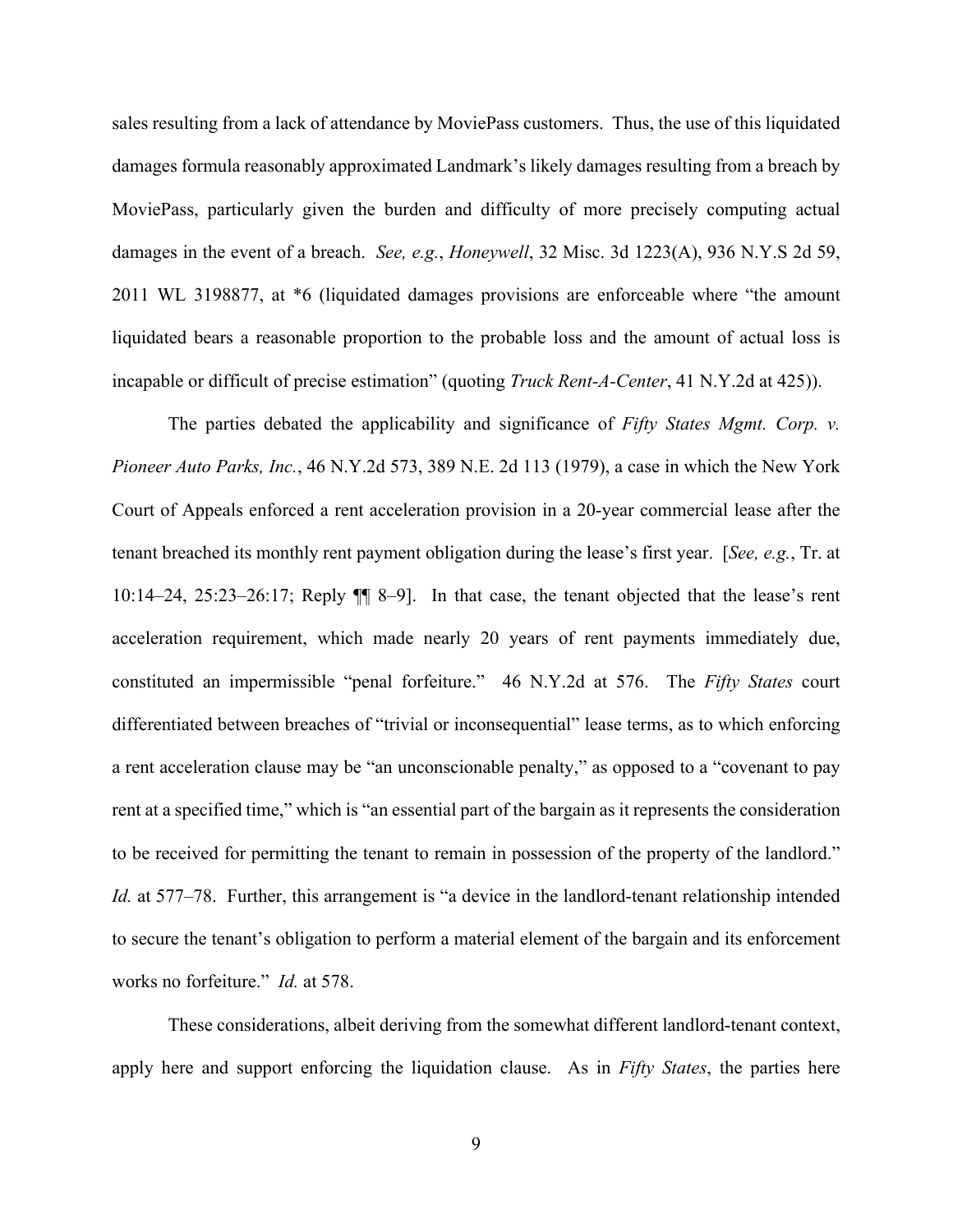knowingly negotiated and adopted a provision specifying the consequences of MoviePass's failure to deliver the central element of the core consideration that it provided Landmark, namely, a reliable minimum level of ticket revenue and attendance over the course of a year, in exchange for which MoviePass secured the exclusive right to market Landmark tickets as part of its subscription service<sup>4</sup>—in turn, the central consideration that MoviePass was to receive under the Agreement. An agreement to compensate Landmark through liquidated damages in the amount of any sales shortfall thus reasonably approximates the damages Landmark would suffer in the event of a breach, and, as *Fifty States* put it, "works no forfeiture." 46 N.Y.2d at 578.

The parties, particularly Madison Global, also debated the significance of *In re Republic Airways Holdings Inc.*, 598 B.R. 118 (Bankr. S.D.N.Y. 2019), a case involving an aircraft lease, which Madison Global contends supports the conclusion that the liquidated damages provision here is unenforceable as a penalty or a grossly disproportionate measure of damages. [*See, e.g.*, Mem. at 5; Tr. at 20:7–21:11, 41:10–42:7]. The Court disagrees.

*Republic Airways* concerned the enforceability of a "Deficiency Agreement" incident to a commercial aircraft lease, which provided that, in the event of a Lessee breach, the Lessor was entitled to "liquidated damages" based on the difference between a stipulated loss value of the aircraft and its fair market rental or resale value, thus forcing the lessee to bear any risk of depreciation that had occurred during the life of the lease; moreover, the liquidated damages incorporated a formula requiring payments that would always be "equal to an amount that provides Lessor with a four percent return on [its] aircraft purchase." 598 B.R. at 123–125. This Court in *Republic Airways* observed that liquidated damages provisions must specify a liquidated amount

<sup>4</sup> Specifically, the exclusivity provision of the Agreement provides, in relevant part: "During the Term, Exhibitor shall not, and shall not authorize any third parties to, without limitation, develop, market, distribute, sell or otherwise commercialize or use a service that competes directly with the MoviePass Service, namely, a theatrical movie subscription service." [Agreement § 8].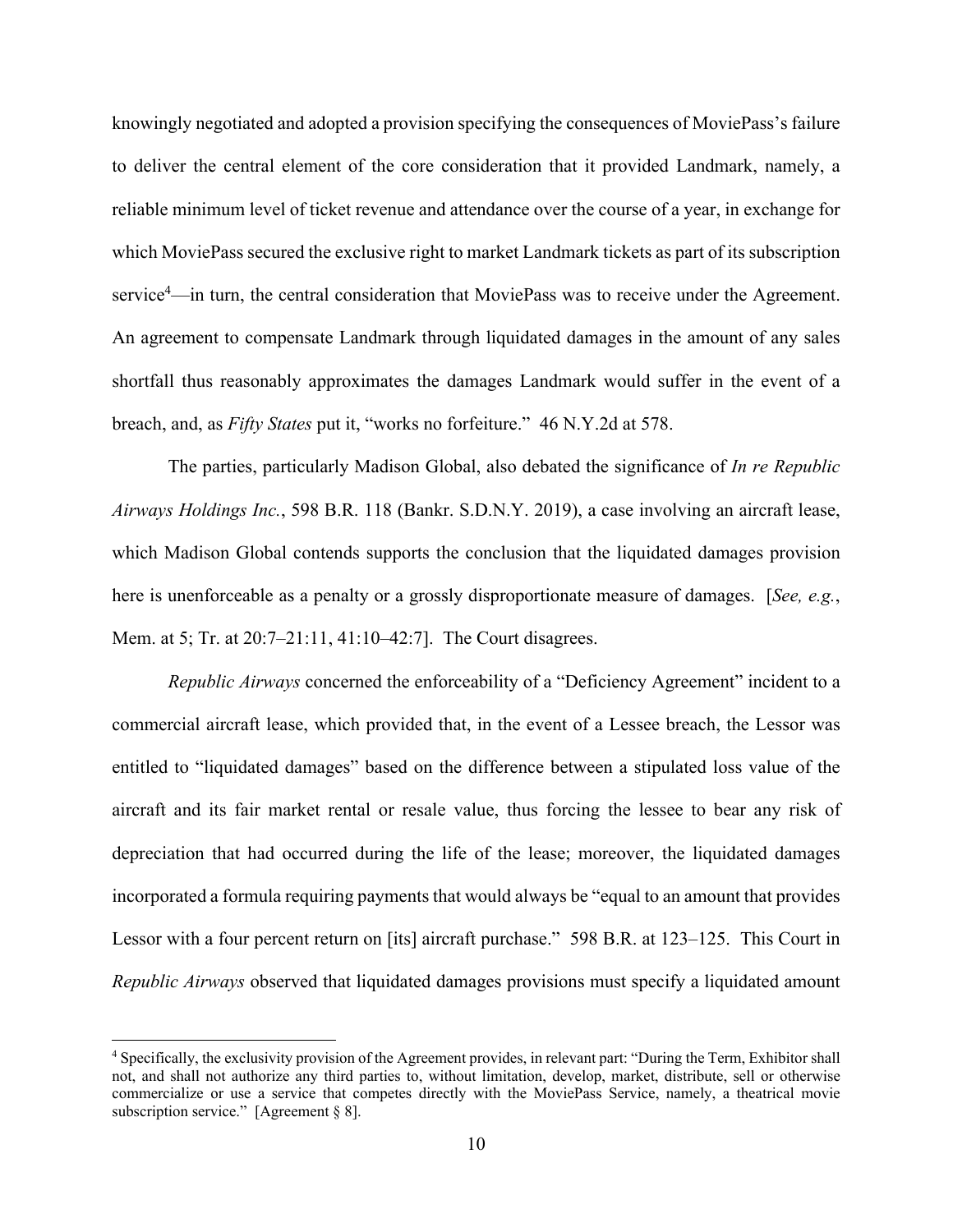"only at an amount or by a formula that is reasonable in light of the then anticipated harm" that a default would cause, 598 B.R. at 129 (quoting N.Y. U.C.C. Law § 2-A-504(1)), and that courts have refused to enforce such provisions where they "lack the required causal link between the anticipated harm and the act of default." *Id.* at 137.

The considerations laid out in *Republic Airways* do not support refusing to enforce the liquidated damages provision here, for the basic reason that, as explained above, the provision in question here reasonably approximates the damages that Landmark anticipated suffering in the event of a breach—namely, a failure to realize contracted-for minimum levels of revenue for the one-year period that the parties negotiated as a reasonable measure of their respective obligations under their Agreement. By contrast, and as emphasized by *Republic Airways*, the formula there required payments that supplied a guaranteed rate of return on the lessor's purchase of the aircraft, not merely compensation based on a reasonably designed approximation of the damages that would be directly caused by a breach. 598 B.R. at 125; *id.* at 134 ("this remedy formulation effectuated a transfer of all market risk, or residual value, including any risk of idiosyncratic depreciation or damage to a particular Aircraft. This provision granted Lessor the ability to retake possession . . . and recover not just a dollar value equal to scheduled rental payments, but also any deficit in the value of the Aircraft that fell short of Lessor's desired total gross return."). In fact, an expert witness in *Republic Airways* opined that the formula at issue in that case "do[es] not purport to liquidate the damages stemming from a default or even seek to mimic them." 598 B.R. at 135. Thus, *Republic Airways* concluded that the provision at issue there constituted an improper penalty, in contrast to the "spirit of a traditional liquidated damages clause—*i.e.*, liquidating damages arising out of a breach of contract, not as a mechanism for generalized risk transfer." 598 B.R. at 139. Again, the offending features of the provision that the Court rejected in *Republic*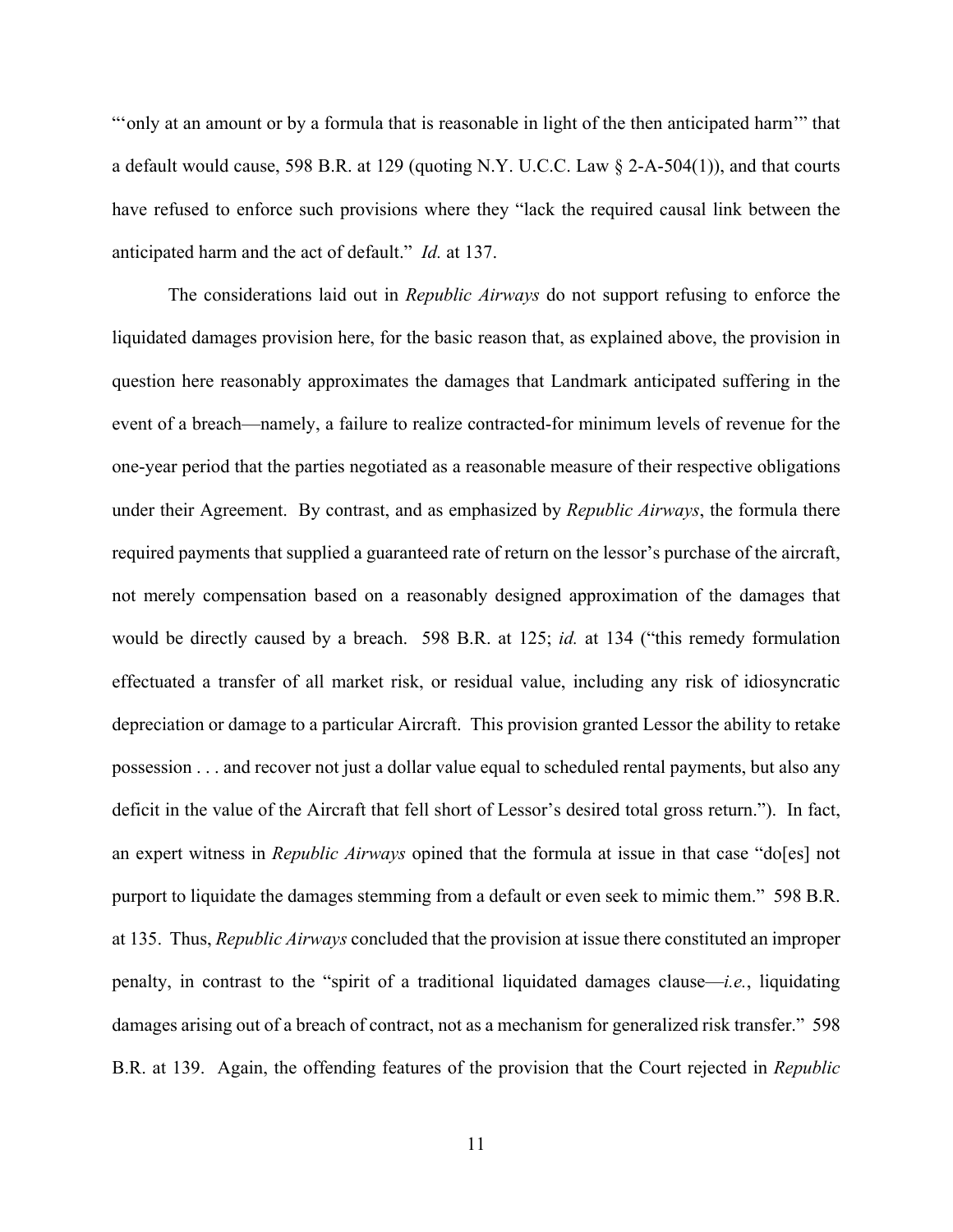*Airways* are not present here, because the Agreement here did have the required "causal link between the anticipated harm and the act of default."

For these reasons, the Court concludes that the 3.4 Claim is based on a valid liquidated damages provision, rather than an unenforceable penalty or grossly disproportionate formula, and therefore should not be disallowed under Code Section 502(b)(1).

It follows that, notwithstanding the Trustee's contention in the alternative, the liquidated damages provision does not constitute a fine or penalty subject to subordination under Code Section 726(a)(4). Section 726 lists in order categories of claims eligible for distribution of property of the estate, and the Trustee urges that the liquidated damages amount due should be deemed a fourth-priority "payment . . . for any fine, penalty, or forfeiture, or for multiple, exemplary, or punitive damages . . . to the extent that such fine, penalty, forfeiture, or damages are not compensation for actual pecuniary loss suffered by the holder of such claim." 11 U.S.C. § 726(a)(4). The Court's conclusion that the liquidated damages provision is reasonable and not grossly disproportionate to Landmark's injury from a breach appears to preclude concluding that the resulting damages are "not compensation for actual pecuniary loss" within the meaning of section 726(a)(4), and no case cited by the Trustee suggests otherwise. Indeed, no case cited by the Trustee subordinated any obligation pursuant to a liquidated damages provision, nor has research by the Court revealed any such case. Rather, the cases cited by the Trustee where claims were subordinated under section  $726(a)(4)$  are distinguishable and often involve fines or similar obligations to governmental entities rather than to private parties. [*See, e.g.*, Obj. ¶¶ 24–28 (citing, inter alia, *In re Adelphia Comms. Corp.*, 327 B.R. 143 (Bankr. S.D.N.Y. 2005) (SEC penalty); *In re Gill*, 574 B.R. 709 (B.A.P. 9th Cir. 2017) (IRS penalty); *In re Comstock Fin. Servs., Inc.*, 111 B.R. 849, 860 (Bankr. C.D. Cal. 1990) (RICO treble damages awarded to private claimants))].